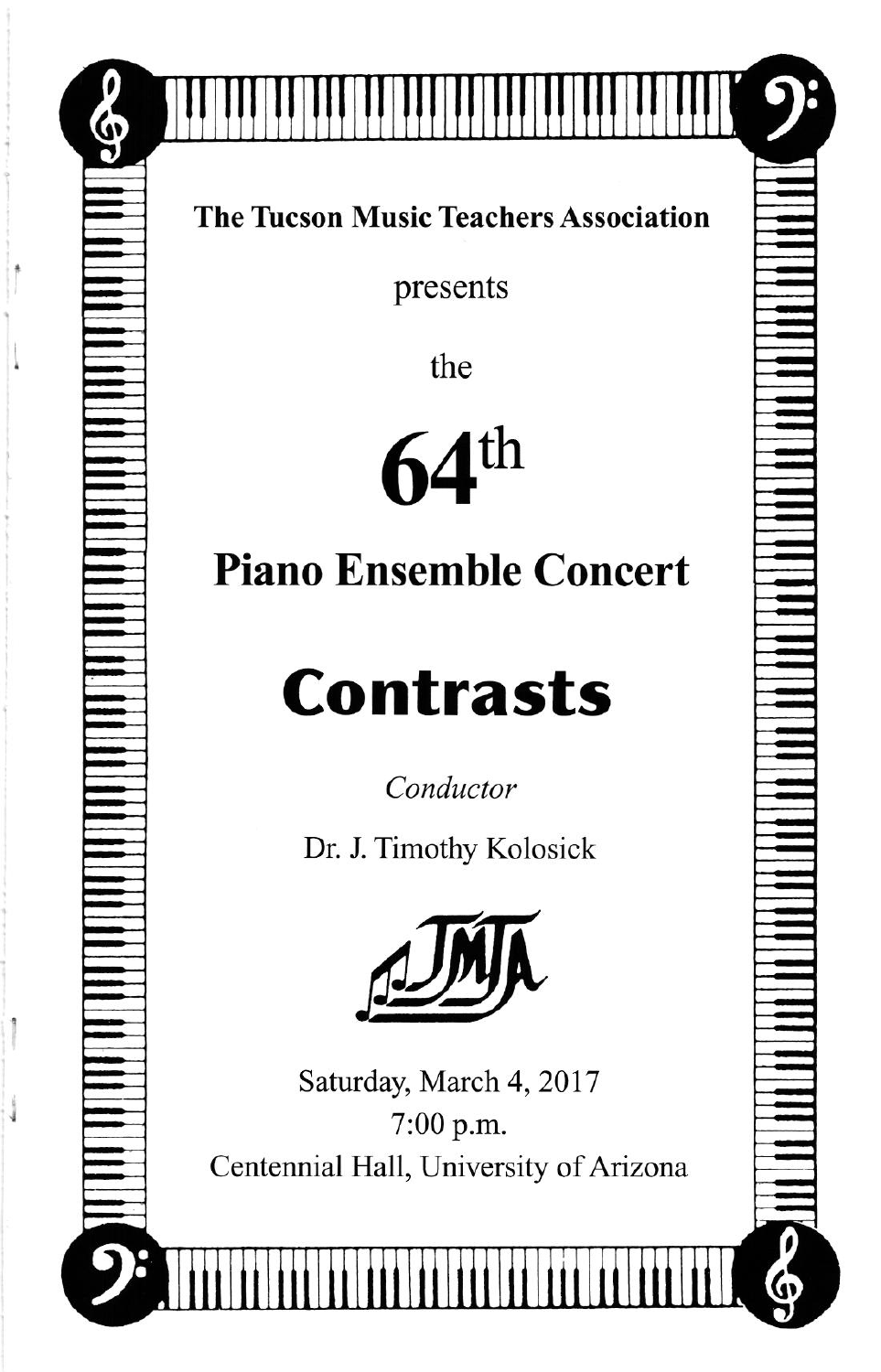## Pianos for the performance provided courtesy of: HACHENBERG & SONS PIANOS



## The best prices and services anywhere! Our Promise!

Tucson's oldest Family operated Piano Business